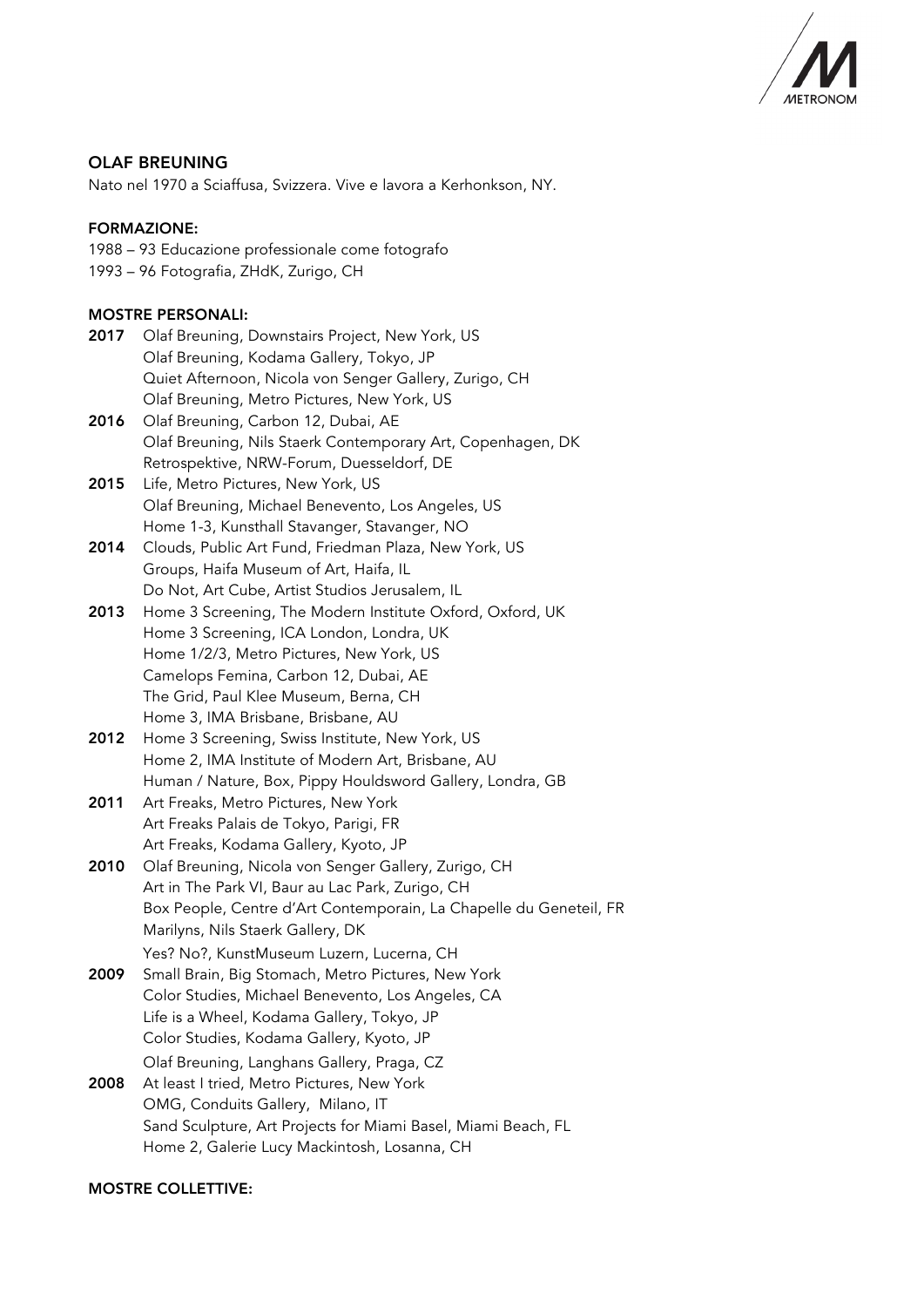2018 From my point of view, Metronom, Modena IT 2017 Collection on Display, Migros Museum, Zurigo, CH Lob des Schattens, Andre Butzer, New York, US I Go, You Go, Good to Go, Unclebrother, Gavin Brown Gallery, Hancock, US Electronic Superhighway, MAAT, Lisbona There is always something to complain about life, Tableau, Zurigo, CH Heart Geneva, Ginevra, CH Gastraeume, Zueigo, CH Save the Climate, 3D Foundation, Verbier, CH Power Mask, Wereldmuseum Rotterdam, Rotterdam, NL Australian Center for the Moving Image, Melbourne, AU National Gallery of Victoria Triennial, Melbourne, AU 5 Years at Heddon Street, Pippy Holdsword Gallery, Londra, UK 2016 Conversation autour d'une collection, Villa Bernasconi, Lancy, CH Bip, Biennale De L'Image Possible, Liegi, FR Send in the Clowns, Nils Stark Gallery, Copenhagen, DK Festival le Cabaret Vert, Balak, Charleville-Mezieres, FR Um die Ecke denken, Museum Haus Konstruktiv, Zurigo, CH This One is Smaller Than This One, Postmasters Gallery, New York, US Boom Bang III, NN Contemporary Art, North Hampton, UK And Now the Good News, MASI Lugano, CH Vitaminbombe, Kunsthalle Emden, DE 2015 Move!, Brookfield Place, New York, US Electronic Superhighway, Whitechapel Gallery, Londra, UK Warhol, TIFF, Toronto, CA Dont Worry, Kate McGarry Gallery, Londra, UK This is not a Love Song…,Pera Museum, Istanbul, TR Who is Crying? Meet Factory, Praga, CZ Olaf Breuning, ART POP, Montreal, CA Welcome to the Jungle, KunstWerke, Berlino, DE Station to Station (Smoke Bombs), Barbican Centre, Londra, UK Zurich & Elsewhere, Carlos/Ishikawa Gallery, London, UK Trial / Error / Art, The Holden Gallery, Manchester, UK Humans, Munkeruphus, Dronningmolle, DK 2014 Drommeland, Kunsten Museum of Modern Art, Aalborg Elevation 1049, Luma Foundation, Gstaad, CH Protect me from what i am, Galerie Dina Renninger, Monaco, DE Broken, Slapstick, Comedy and Black Humor, Haus der Kunst, Monaco, DE Close Encounters, Carbon 12, Dubai, AE Os Tropicos, Centro Cultural CAIXA, Sao Paulo, BR Gastspiel, Museum Rietberg, Zurigo, CH Is it much too much to ask, not to hide behind the mask? Old Room, New York, US Group Show, (Tony Matelli, John Miller) Gary Tatintsian Gallery, Mosca, RU Bash, Woodstock Byridcliffe Guilt, Woodstock, US 2013 Triennale de l'image contemparaine, Kunstahalle Umenia Kosice, Slovacchia, SK Landmark, The Somerset House, Londra, UK Cultural Freedom in Europe, Goethe-Institute, Bruxelles, BE Move!, Sesc Belenzinho, Sao Paulo, BR Air/Port, Beauty Without Irony, Essaouira, MA Other People's Problems, Herzliya Museum, Tel Aviv, IL This is Not a Love Song, LOOP Barcelona, Barcellona, ES Serious Laughs, UPAC Kingston, Kingston, US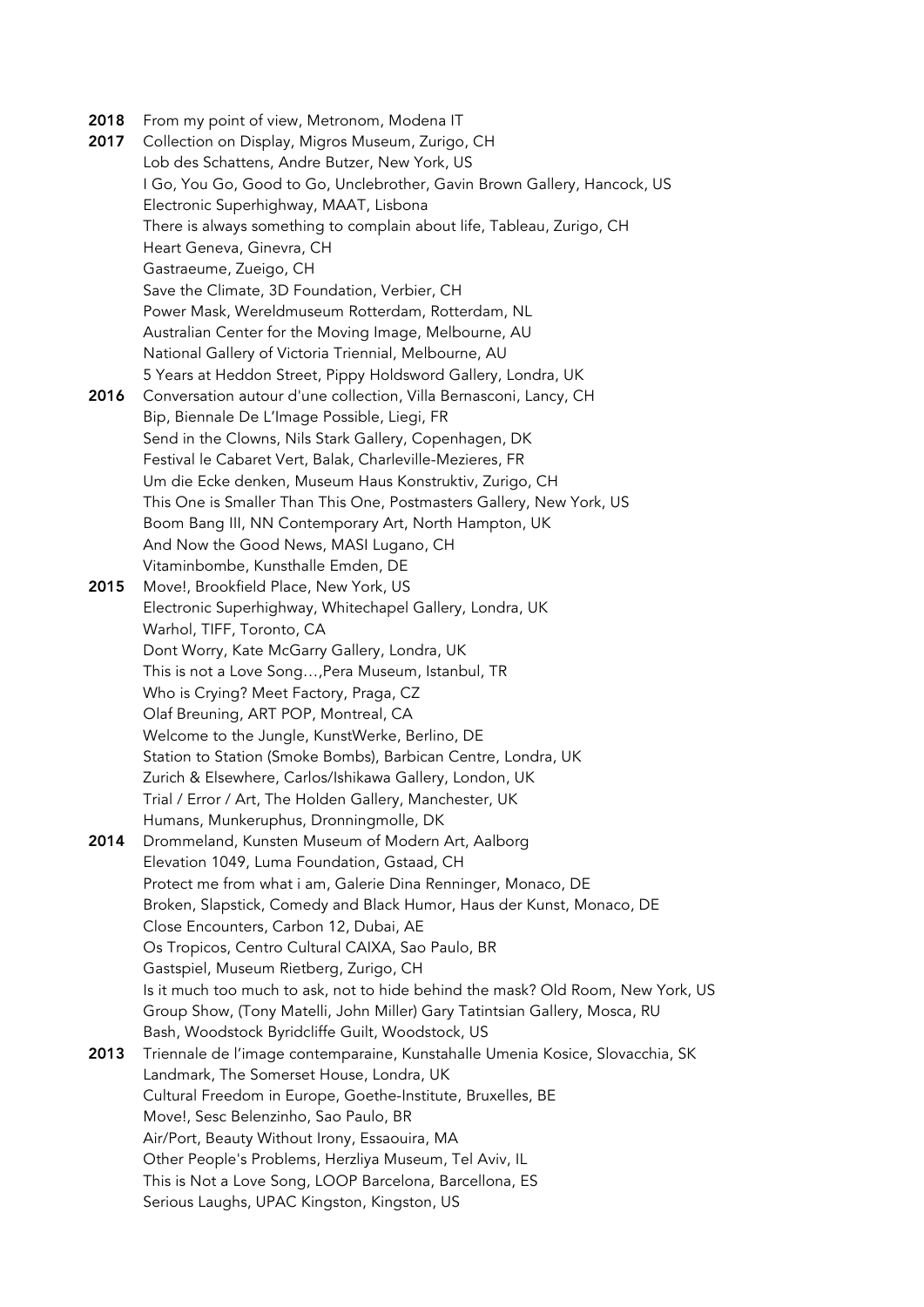Lightness of Being, Public Art Fund, City Park Hall, New York, US Station to Station, organized by Doug Aitken, from East to West, US Art Across the City, LOCWS Swansea, Galles, UK Parcours, Art Basel 2013, Basilea, CH The Cat Show, White Columns, New York, US Metamatic Reloaded, Tinguely Museum, Basilea, CH Pataphysics, Sean Kelly Gallery, New York, US Des Images Comme des Oiseaux, CNAP, Parigi, FR Social Animals, Art Basel Miami, Collins Park, Bass Museum, Miami, US 2012 Dead Lines, The Von der Heydt Museum in Wuppertal, Germania, DE Nova, Mis, Sao Paulo, BR A Perfect Day, Westergasfabriek, Amsterdam, NL Cover Up (second version), Musuem of Art in Bochum, DE Display/Replay, Maison de la Culture Frontenac, CA Display/Replay, StadGalerie, Berna, CH Sport in Art, Mocak, Cracovia, PL Parallelwelt Zirkus, Kunsthalle Vienna, Austria, AT Hidden Stories, Kai 10, Dusseldorf, DE Fad Gadget Frank Tovey, NP Contemporary Art Center, New York, US In Living Color, The Flag Art Foundation, New York, US The Art of Cooking, The Royal T, Los Angeles, US XL, Shanghai Theatre Academy, Sanghai, Cina, CN Dogma, Metro Pictures, New York, US Really Exotic?, SMBA, Amsterdam, NL Sculpture is Everyting, The Quennsland Art Gallery, Brisbane International 6400 Videofestival 2012, XBunker, Sonderborg, DK Laugther (Riso), Electricity Museum, Lisbona, PT The End of the World, V-ART Center, Shanghai, CN Family Portrait, Carriage Trade, New York, US 2011 God Only Knows, CAA Institute for Contemporary Arts, San Francisco, US Commercial Break, 54th Venice Biennale, Venezia, IT Train Fantome! Cruise & Callas, Berlino, DE Let it End like This, Apex Art, NY, US Voici un Dessin Suisse, Aargauer Kunsthaus, CH Electromediascope, Nelson–Atkins Museum of Art, Kansas City, US 2010 Move, PS1 Contemporary Art Center, LIC, Queens, NY, US Hareng Saur: Ensor and Contemporary Art, The Museum of Contemporary Art (S.M.A.K.) Sva, HBC, Berlino, DE The Secret (still) Knows, (LAND) LAB, Los Angeles, US The Battle of Bad Taste, The Swiss Institute, New York, US SWELL, Friedrich Petzel Gallery, New York, US Press Art, Museum der Moderne, Salzburg, AT La Foret de mon reve, Gallerie du conseil Général of Aix-en-Provence, FR Make Yourself at Home, Kunsthal Charlottenborg, DK Adding Complexity to Confusion, Grizdale Arts at The Tate Britain, London, GB Adaptation, The Power Plant, Toronto, CA Le Burlesque in Contemporary Art, Centre Culturel André Malruex, Bourget, FR Cover Up, The Tape Modern, Berlin, DE If a tree falls in a forest.., Solyst Artist in Residency Center, West Zealand, DK Global Localism, (temporary venue), Hawaii, US Desire, Blanton Museum of Art, University of Texas, Austin, TX And The Moral of The Story Is...Witte de With, Center for Contemporary Art, NL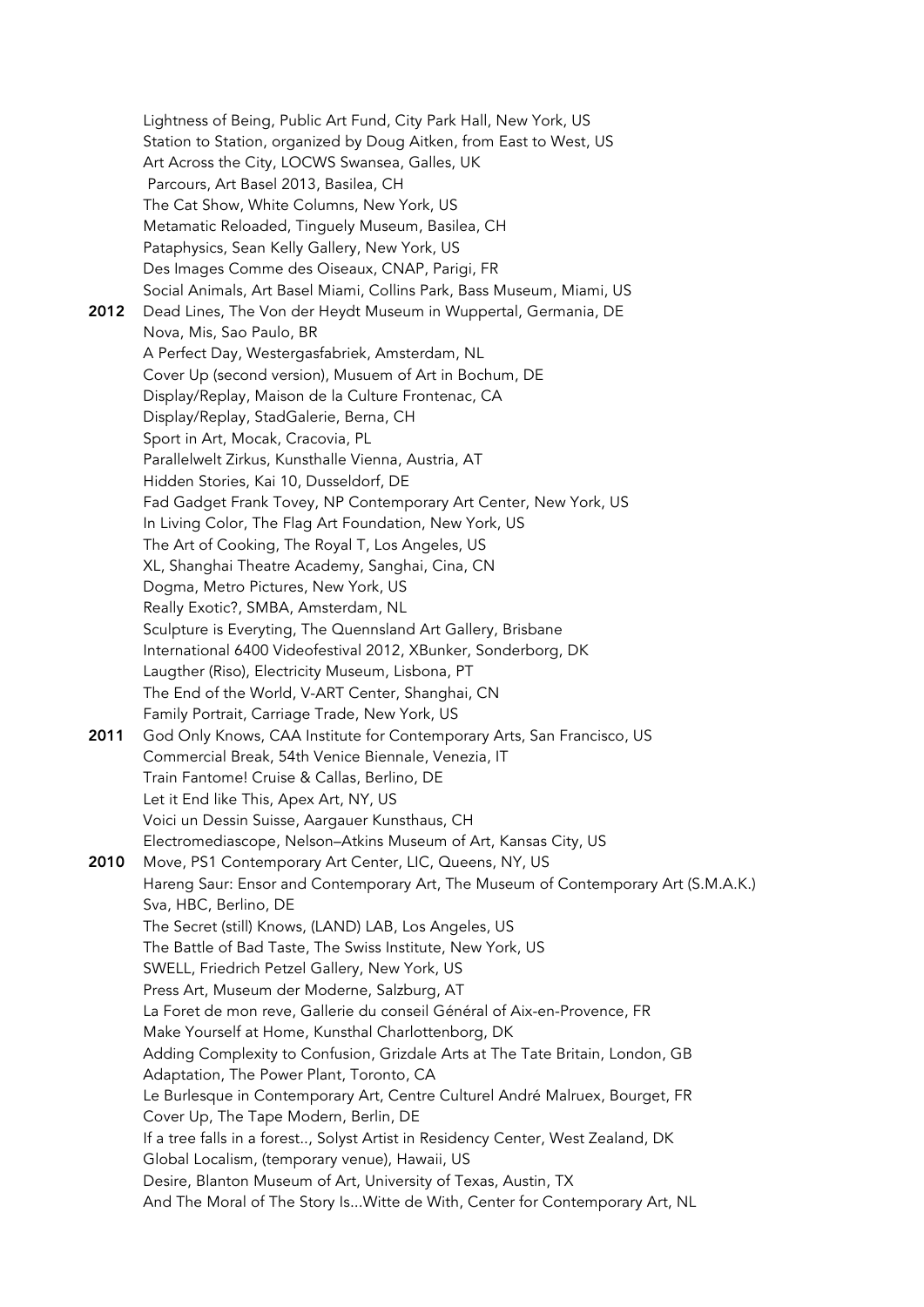Be A Star, Play A Model, International Photo Festival, Knokke, BE Knock Knock: Who's There?, Armand Bartos Fine Art & Fred Torres Collaborations, NY, US Contact, Toronto Photography Festival, Toronto, CA Fantasmagoria The Mythic World, les Abattoirs Museum, Toulouse, FR Press Art, KunstMuseum St. Gallen, CH I am Swiss, Musée Rath, Geneva, CH The Secret Knows, LAND, Austin, TX Shanghai Billboards, Various locations, Shanghia, CN Nuit Blanche, The Drake Hotel, Toronto, CA 2009 Objects, Furniture and Patterns, Art Since the Summer of '69, New York, US Rock Garden, Salon 94, New York, US The Likely Fate of The Man That Swallowed The Ghost, Centre Pompidou, Paris, FR Bernhard Wilhelm Retrospective, Groninger Museum, Groningen, NL Pandora's Box, Performa, White Box, New York, US Time Out Video Festival, UCCA, Beijing, CN Tina B Festival, Prague, CZ Photo Festival Mannheim Ludwigshafen Heidelberg, (public space), DE Warehouse of Horrors, Embassy Gallery, Edinburgh, UK The Reach of Realism, MoCA, Miami, FL Total Nowhere Emotional Expansion, Brisbane Festival, Brisbane, AU Lowlands Summer Music Festival, Stedilijk Museum, Amsterdam, NL I Am Comedy, Arnolfini, Bristol, UK Borderline Pleasure, Michael Janssen Galerie, Berlin, DE Today and Everyday, X Projects, New York, US The Haunted Chateau, Indianapolis Museum of Contemporary Art, Indianapolis, IN Foodprint Exposition, Art & Architecture Center, Stroom Den Haag, NL 60 Minutes, Institute for Research in Art, University of South Florida, Tampa, FL The Uncertainty Principal, Museu d'Art Contemorani de Barcelona (MACBA), Barcelona, ES Stranger Things Are Happening, ASPEX, Portsmouth, UK The Magic and The Funny Meet Again, De Brokke Grond, Amsterdam, NL TradeCity, Contemporary Art Manchester (CAM), Manchester, UK Fotographica Bogotá, FotoMuseo, Bogotá, CO Everything Must Out Going, Asia Song Society, New York Works on Paper, Nils Staerk, Copenhagen, DK Vanderbuilt University Fine Arts Gallery, Nashville, TN Hypocricy: The Sitespecificity of Morality, The National Museum, Oslo, NO PictoPlasma, Haus der Kulturen, Berlin, DE Books, Books, Nothing else than Books, Ursula Blickle Foundation, Kraichtale, DE Born in The Morning, Dead By Night, Leo Koenig, New York, US Moving Money: Global Capital and the Dematerialization of Value, SAC Gallery , StonyBrook, US Virtual Insanity, Cinders Gallery, Brooklyn, US A Meeting Between the Tragic and The Funny, Hessen Huis Museum, Antwerp, BE Unfictions, EMPAC, Troy, US Uncharted, University at Albany Art Museum, Albany, US Travelogue, Virginia Commonwealth University, Richmond, VA F.I.S.Co, Festival Internazional sullo Spettacolo Contemporanea (9th edition), Bologna, IT Offset Exhibit, Mount Tremper Arts Facility, Hudson, US Fotofestival Mannheim, Ludwigshafen, Heidelberg, DE 2008 Experimenta Folklore, Frankfurter Kunstverein, Frankfurt, DE Second Nature, Domaine départemental de Chamarande, Paris, FR The Empty Page, James Fuentes, New York, US Looking at Music, The Museum of Modern Art, New York, US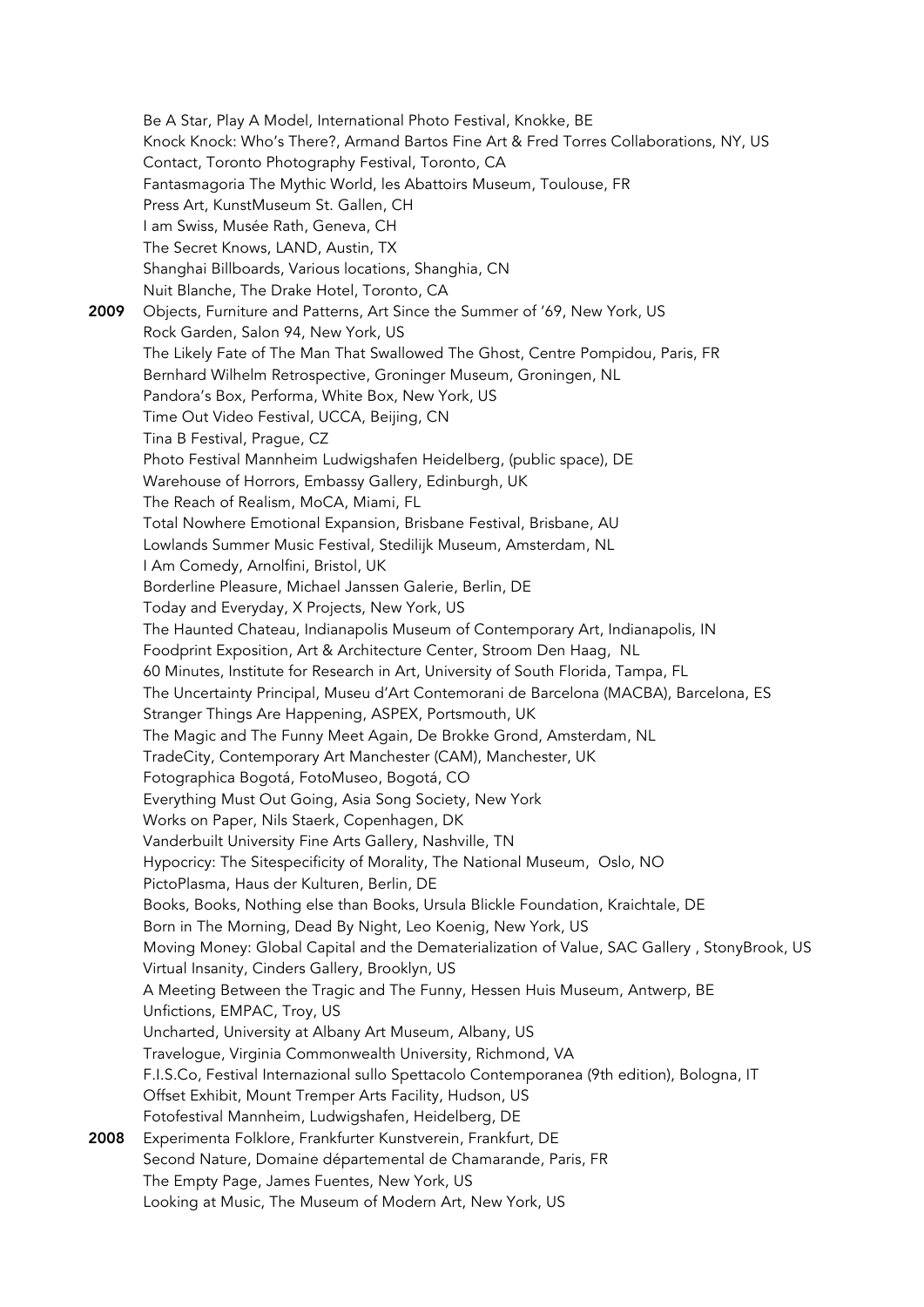DreamBerries, Westfälischer Kunstverein, Muenster DE Aurum, Centre Pasque Art, Biel, CH Family Affair, Conduits/Gea Politi, Milan, IT I Am Comedy, Hotel MariaKapel, Holland, NL Second\_Nature, Gallery Nosbaum and Reding, Luxembourg, DE The Rocky Mountain People Show, Galleria Civica di Arte Conteporanea, Torino, IT Living London, I Don't like to Curate, but at least I like the Videos I Selected, 176, London, UK Less is Less and More is More, That's all, CAPC Musée d'art Contemporain, Bordeaux, FR Anyone got Wood? Bondegatan, Stockholm, SE Nekrokvlt, Impakt Festival, Utrecht, NL Damn! I wish I'd made that... , Chapter, Cardiff, UK Moscow Short Film Festival, Moscow Short Film Festival, Moscow, RU Tell Tchaikovsky the News, STANDARD, Oslo, NO Like Watching a Train Wreck, Groeflin Maag Galerie, Zürich, CH Damaged (curated by Tony Just), GBE Passerby, New York, US Laughing in a Foreign Language, Hayward Gallery, London, UK Whitney Biennial, Whitney Museum of American Art, New York, US Le Spectrarium (Les Fantòmes de la Machine), Fondation Suisse, Paris, FR After Effects, Museo de Arte Contemporaneo de Santiago, Santiago, CL Fun, Fun, Fun, Aros Aarhus Kunst Museum, Aarus, DK Collection/Sammlung, Migros Museum, Zürich, CH Bad Moon Rising, ISPC, New York, US

### MONOGRAFIE:

- 2016 Drawings, Verlag fuer moderne Kunst, Vienna, A Olaf Breuning, Gestalten, Berlin, DE
- 2010 Olaf Breuning Queen Mary II (ed. Olaf Breuning) JRP-Ringier Kunstverlang AG, Zurich
- 2006 Olaf Breuning Queen Mary (ed.Olaf Breuning) JRP-Ringier Kunstverlang AG, Zurich
- 2004 Home ed. Lionel Bovier JRP-Ringier Kunstverlang AG, Zurich
- 2001 Olaf Breuning UGLY, Hatje Cantz, Germany Drawing Catalogue, Air de Paris and JRP Editions. ISBN: 2-940271-09-7

### CATALOGHI:

2010 Hareng Saur: Ensor and Contemporary Art, S.M.A.K. MSK Gent 21st CENTURY, Art in the First Decade, Queensland Art Gallery, AU Make-Up, Museum für Gestaltung Zürich, avedition When a Tree Falls in The Forest...Solyst Castle Park, DK Make Yourself at Home, Kunsthal Charlottenborg, DK This Modern World? (curated by Mathieu Borysevicz), Shanghai, CN Contact Photography Festival, Toronto, CA Adaptation, Between Species, The Power Plant, Toronto, CA

2009 The Reach of Realism, Museum of Contemporary Art, North Miami, FL Helvetia, Kunstsammlung 1998-2009 Darkside 2–Photographic Power and Violence, Disease and Death, Fotomuseum Winterthur, Steidl Prepare For Pictopia, (for the exhibition Pictoplasma) Haus der Culteren Welt, Berlin, Gemany Tribu, F.I.S.C.O.09, Silvia Fanti

2008 Hell Bound, New Gothic Art, Francesca Gavin Pie Bible, Moderne Kunst Nüunberg, M+M, D Transkultura (catalogue), Bunker Sztuki, Krakow, PL The Whitney Biennial 2008, Whitney Catalogue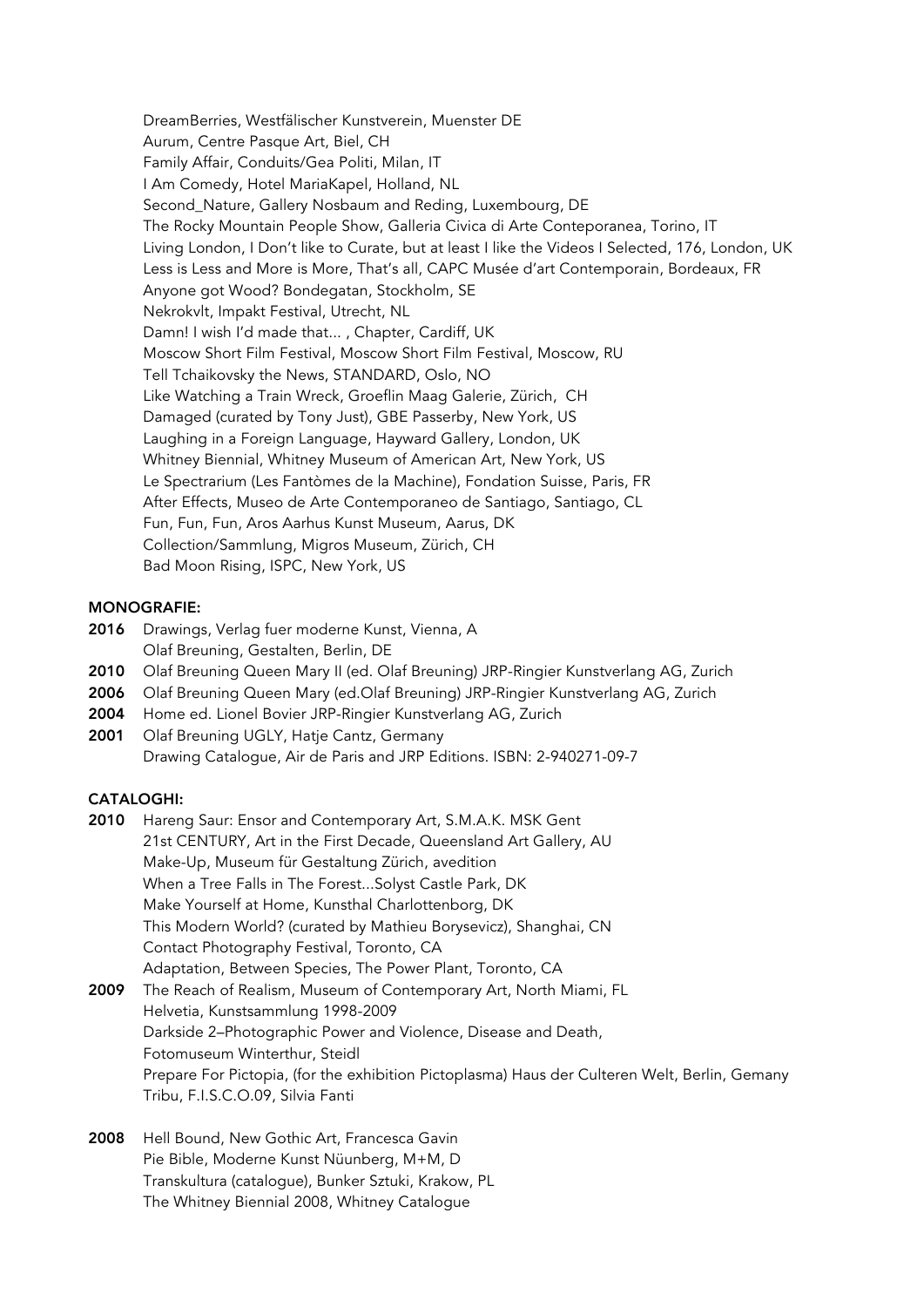Laughing in a Foreign Language, The Hayward, London, UK, 2008 Bernhard Willhem, Het Totaal Rappel, 2008 Puma/Serpentine, Benefit Publication, curated by John Armleder 2007 Masks Are Us, Eleanor Heartney, James Cohan Gallery, New York 2006 Ellipse Foundation Contemporary Art Collection, Art Centre Rua das Fisgas, Cascais, PT Human Game Winners and Losers, (ed. Francesco Bonami, Maria Luisa Frisa, Stefano Tonchi) Stazione Leopolda, Florence, IT, 21 June-21 July Imagination Becomes Reality Part IV Borrowed Images, Munich, D Nuit Blanche 7 October 2006, Nicolas Bourriaud and Jerome Sans, Paris, FR Elend in association with the institute for modern Art Nuremburg, D La Maison de La Culture d'amiens as part of D'Etonnants Detours Amiens, FR Cahiers du Fonds National D'art Contemporain n.7, in association with centre des arts Plastiques, Impakt Festival 2006, The Great Outdoors, August 23-27, Ultrecht, NL Museo de Arte Contemporáneo de castilla y léon Collection Volume 1 pub. MUSAC Leon ETC., Andrew Kreps Gallery, New York 9/05-1/06 2005 Olaf Breuning, They Live, Published Chapter, Wales, UK, Sept-Oct When Humor Becomes Painful, Migros Museum für Gegenwartskunst, Zürich, CH UBS Art Guide Zürich-Bahnhafstrasse, text by Dr Markus Stegmann, CH Burlesques Contemporains, Beaux Arts Magazine Photo Suisse, in collaboration with Swiss Foundation For Photography, Baden, CH La Beaute Du Geste L'Art Contemporain et le Sport, Ed. Jean-Marc Huitorel, Paris, FR Falk Richter: Electronic City, in association with Staatstheatre Stuttgart, October

Magasin 1986-2006, Yves Aupetitallot pub. JRP Ringer

2004 Dream Extensions, S.M.A.K., Gent, BE Stellar, Issue 13 Third Person Publication in association with Griezdale Arts, UK Very New Art, 2004 Volume 56 no. 847 Jan Avgikos, I Am The Walrus, Cheim & Read, New York Paris Photo, Pictures of the World-Switzerland, Salon international de la Photographie Paris K48 Is An Animal, K48 Presents, CA

# PREMI E RICONOSCIMENTI:

- 2000 Manor-Kunstpreis, Schaffhausen Bundesstipendium freie Kunst Kiefer-Hablitzel Stipendium
- 1999 Bundesstipendium freie Kunst Kiefer-Hablitzel Stipendium Moët-Chandon Stipendium Atelierstipendium New York, Stadt Zürich
- 1998 Bundesstipendium freie Kunst UBS-Werkjahrstipendium Atelierstipendium Rom, Istituto Svizzero
- 1997 Atelierstipendium BINZ 39, Zurigo

#### COLLEZIONI PUBBLICHE E PRIVATE:

AROS, Aarhus, DK Bank Julius Bär & Co. AG, Zurigo, CH Collection Rignier, Zurigo, CH Collection Zellweger-Luwa, Uster, CH Collection Schweizer Rück, Zurigo, CH Collezione La Gaia, Brusca, IT Elipse Foundation, Lisbona, PT FRAC Bourgogne, FR